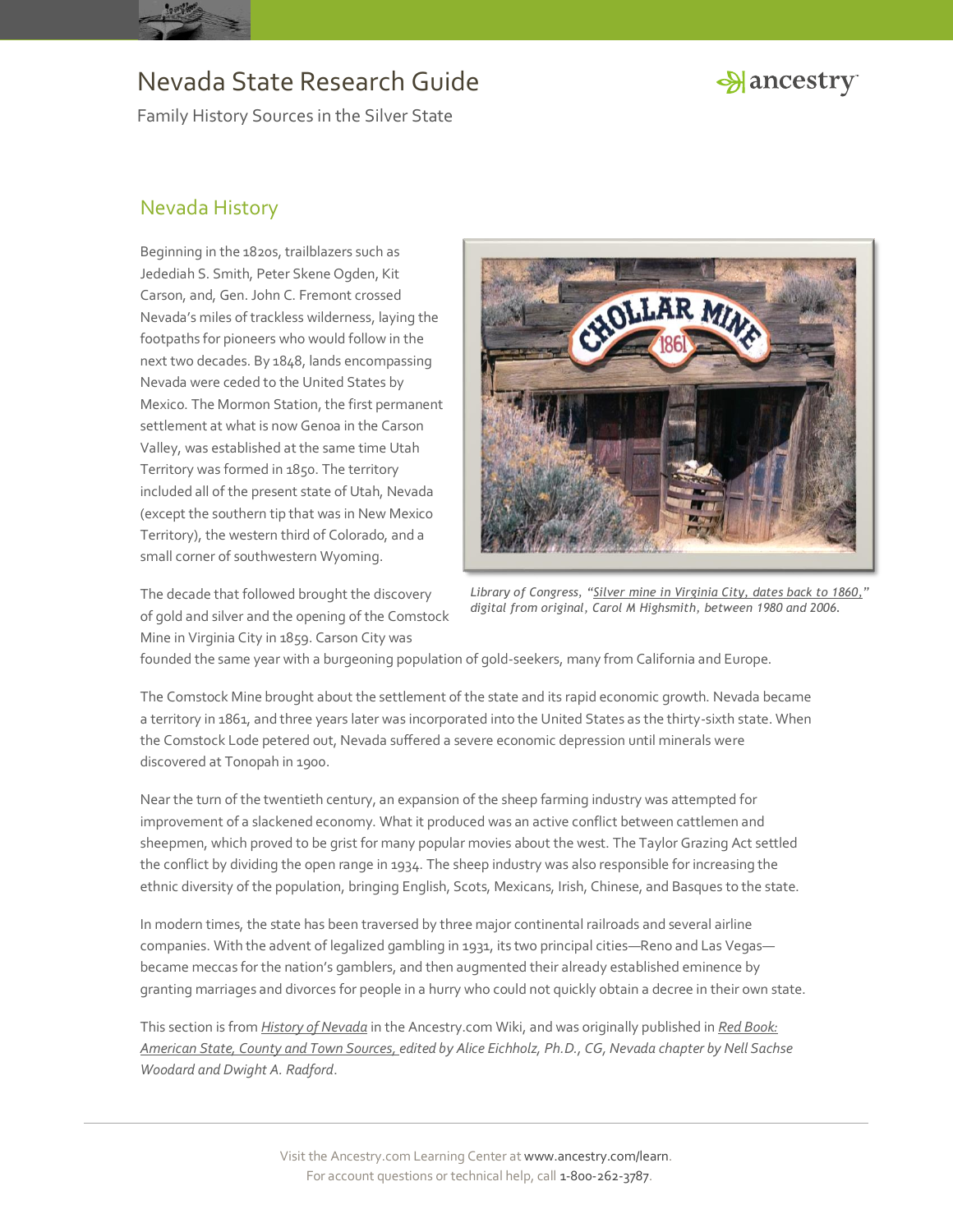



Family History Sources in the Silver State

### Significant Dates (through 1951)

– Spanish missionaries first visited southern Nevada.

- Mexico took control of Nevada.
- Peter Skene Ogden explored Snake River area; Jedediah Smith led expedition to the Muddy River area.

 – The Bartleson-Bidwell party, the first American emigrants traveling by wagon from Missouri to California, passed through Nevada.

- The party of Captain John C. Fremont became the first group of white men to view Lake Tahoe.
- Joseph Walker led the first group of wagons over the Sierra Mountains.

– The Donner Party was stuck in the Sierras in the winter of 1846 for a long and tragic winter.

—The United States gained control of the Nevada area when the Mexican-American War ended.

– Gold was discovered near Dalton.

 – Silver was discovered in the state, drawing thousands to the area many of them from California; Virginia City was developed virtually overnight.

– The Nevada Territory was created; the territory's first laws were based on Texas law.

 – Nevada became a state on October 31, 1864. The state adopted community property system of marital law based on the laws of California.

 – Gambling was legalized in the state. The transcontinental railroad crossed the state.

– The U.S. Mint was established in Carson City.

– County clerks were required to issue marriage licenses.

– Some counties started keeping birth and death registers.

**1888 -1890** – One hundred inches of snow fell in northern Nevada;

it was known as the "White Winter."

 – County recorder of deeds was required to receive a return of marriage in 30 days.

- Wyatt Earp arrived in Tonopah.
- Gambling was abolished in the state.
- State began recording birth and deaths.
- Women won the right to vote.

– Last stage robbery in the country took place at Jarbidge

Canyon; the driver was killed and \$4,000 was stolen.

– Prohibition was enacted in the state.

—Native American residents of Nevada became American citizens.

- Gambling was legalized again. The state also legalized six-week divorce law.
- Hoover Dam was completed.
- Las Vegas Strip was established.
- The Flamingo Hotel was opened by Benjamin "Bugsy" Siegel.
- —The U.S. Atomic Energy Commission began testing at the Nevada Proving Grounds.



*Library of Congress, "[Above Hoover Dam near Boulder](http://hdl.loc.gov/loc.pnp/highsm.12141)  [City,](http://hdl.loc.gov/loc.pnp/highsm.12141) [Nevada](http://hdl.loc.gov/loc.pnp/highsm.12141)," digital from original, Carol M Highsmith, between 1980 and 2006.*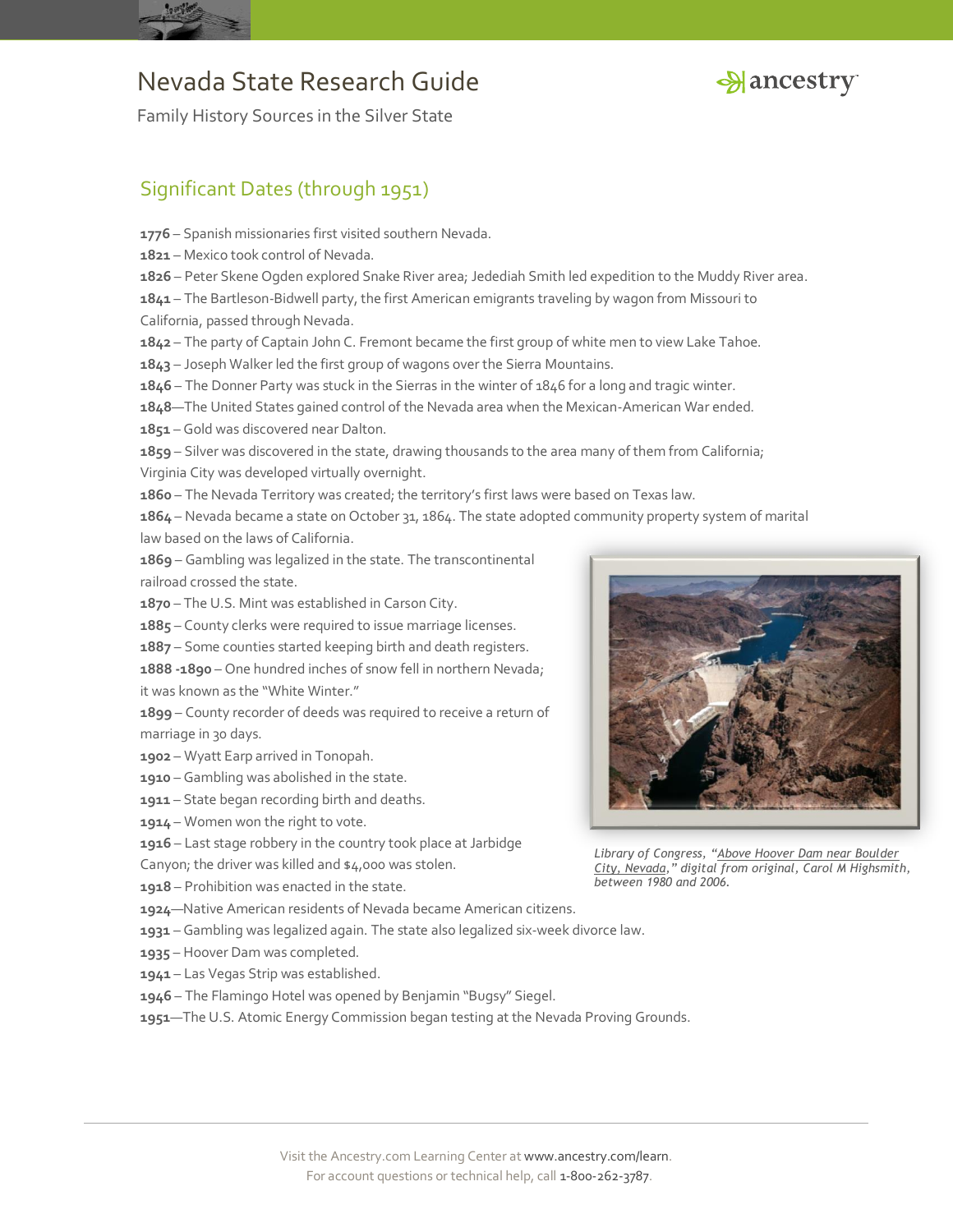



Family History Sources in the Silver State

#### Nevada Census Records

Federal censuses for the state of Nevada began in 1870. In 1850, Nevada residents were included in the Utah Territory, and the 1860 census of Utah Territory included the Nevada counties of Carson, Humboldt, and St. Mary's.

• Th[e Nevada State Historic Preservation Office](http://nvshpo.org/index.php?option=com_census&view=demographics&Itemid=388) maintains a census search tool covering the census years 1860-1880 and 1900-1920 in Nevada.

Related Censuses Available on Ancestry.com:

- [Nevada, Compiled Census Index, 1860-1910](http://search.ancestry.com/search/db.aspx?dbid=3560)
- · [Nevada State Census, 1875](http://search.ancestry.com/search/db.aspx?dbid=4873)
- [U.S. Federal Census Mortality Schedules, 1850-1885](http://search.ancestry.com/search/db.aspx?dbid=8756) (includes Nevada for 1870 and 1880)

#### Nevada Vital Records

Statewide vital records registration for Nevada began in 1911. Some earlier records may be held at the recorder's office of the county where the event took place.

- [Nevada State Health Division](http://health.nv.gov/VS.htm)  Office of Vital Records: Holds records of births and marriages from July 1, 1911. Marriage and divorce records are available from the Registrar of the County where the license was purchased.
- [Western States marriage index](http://abish.byui.edu/specialCollections/westernStates/search.cfm) (BYU Idaho) special collections: a searchable index to marriages in several western states, including Nevada. See the web site for specific counties and years included in the index.

#### **State Vital Records on Ancestry.com**

- [Nevada, Marriage Index, 1956-2005](http://search.ancestry.com/search/db.aspx?dbid=1100)
- [Web: Western States Marriage Index, 1809-2011](http://search.ancestry.com/search/db.aspx?dbid=70016)
- · [Nevada Divorce Index, 1968-2005](http://search.ancestry.com/search/db.aspx?dbid=1090)
- [Nevada, Birth Index, 1975-2012](http://search.ancestry.com/search/db.aspx?dbid=8998)
- [Nevada, Death Index, 1980-2012](http://search.ancestry.com/search/db.aspx?dbid=8997)

#### Nevada Military Records

- [U.S., Union Soldiers Compiled Service Records, 1861-1865](http://search.ancestry.com/search/db.aspx?dbid=2344)
- [Nevada Civil War Volunteers, 1863-1866](http://search.ancestry.com/search/db.aspx?dbid=3349)
- [1890 Veterans Schedules](http://search.ancestry.com/search/db.aspx?dbid=8667)

| Population |           |
|------------|-----------|
| 1860       | 6,857     |
| 1870       | 42,941    |
| 1880       | 62,266    |
| 1890       | 47,355    |
| 1900       | 42,335    |
| 1910       | 81,875    |
| 1920       | 77,407    |
| 1930       | 91,058    |
| 1940       | 110,247   |
| 1950       | 160,083   |
| 1960       | 285,278   |
| 1970       | 488,738   |
| 1980       | 800,493   |
| 1990       | 1,201,833 |
| 2000       | 1,998,257 |
| 2010       | 2,700,551 |
|            |           |